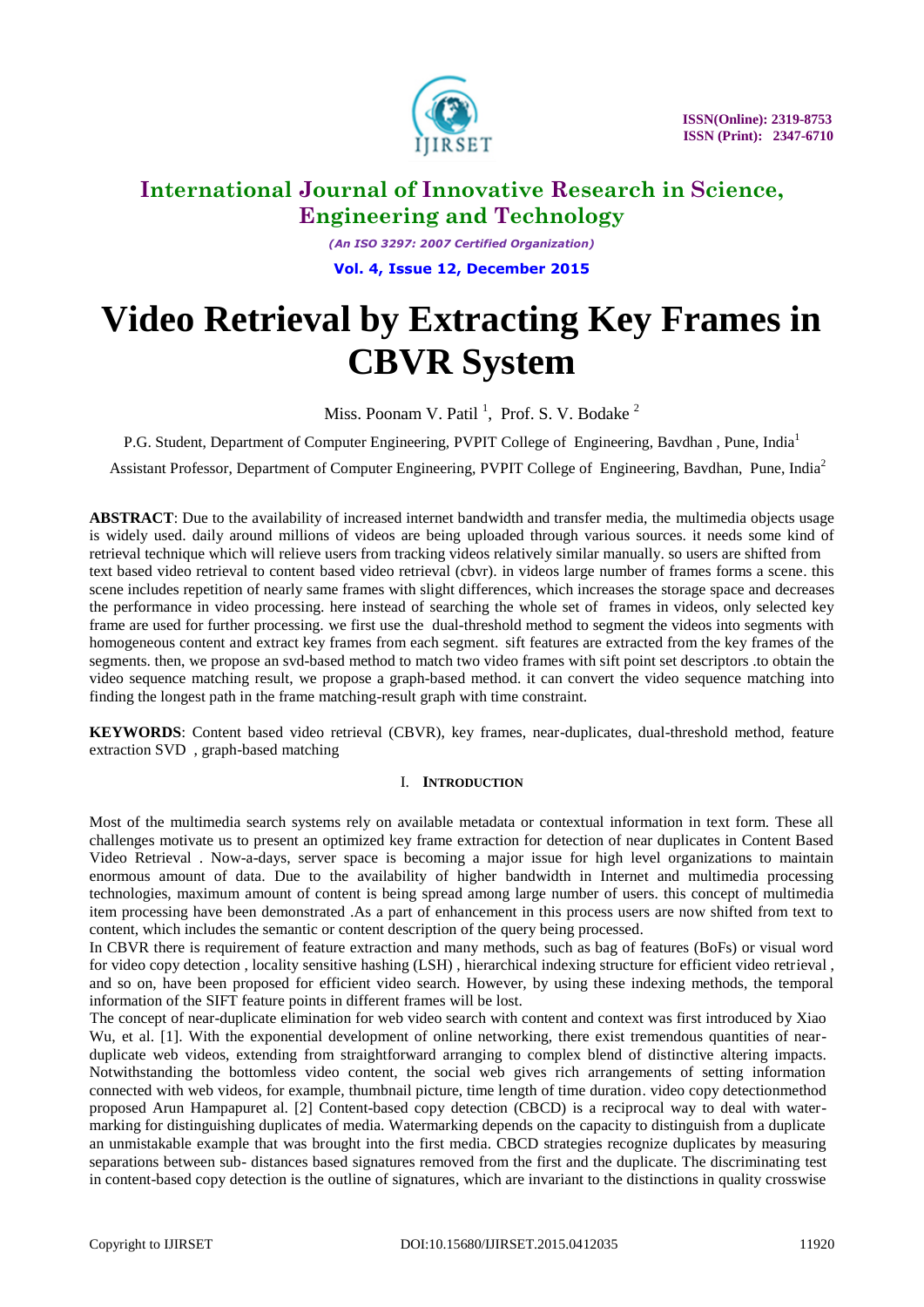

*(An ISO 3297: 2007 Certified Organization)*

#### **Vol. 4, Issue 12, December 2015**

over duplicates of the same media. In [3], the authors propose in this paper a segmentation and graph-based video sequence matching method for video copy detection. Specifically, due to the good stability and discriminative ability of local features, use SIFT descriptor for video content description. In [4] a video retrieval system is proposed, which demonstrates the non semantic approach used with the help of query by example, query by sketch. When content are introduced it has been suggested to replace this query by keywords and query by natural language. . In [5], it is demonstrated that video retrieval techniques has wide scope which is utilized in the work of video summarization, video segmentation, video colorization and video analysis.

The paper is organized as follows. Section II includes the general structure of video as well as general background techniques of video retrieval such as Content-Based Video Retrieval and Video Copy Detection System with framework structure. Section III include problem definition . Section IV consists of Proposed system architecture with detail explanation of each method which used in proposed system to improve performance of video retrieval .Section V includes a conclusion of proposed system , direction to continue this work in video applications. In the recent years, researchers are continuously focusing on solving the real problems .Section VI includes future scope of proposed system it is demonstrated that video retrieval techniques has wide scope which is utilized in the work of video summarization, video segmentation, video colorization and video analysis.

#### II. **RELATED WORK**

Lots of work has been done in video The videos are being processed in terms of video indexing, shot boundary detection, video classification, concept based video retrieval etc. And now this is in the progress of switching from concept to content based video retrieval. The generic framework of content based video retrieval system is as



Fig 2.1. A framework on Content Based Video retrieval System

The framework of content-based video detection. It is composed of two parts: 1) An offline step. 2) An Online step. 1) An offline step: Key frames are extracted from the reference video database and features are extracted from these key frames. The extracted features should be robust and effective to transformations by which the video may undergo. Also, the features can be stored in an indexing structure to make similarity comparison efficient.

2) An online step: Query videos are analysed. Features are extracted from these videos and compared to those stored in the reference database. The matching results are then analysed and the detection results are returned.

The framework accepts input as a video sequence with the standard structure consisting of shots, key frame and scene. A video is the sequence of shots played in terms of certain frame rate and then scenes are played in fixed interval of time. The existing work in CBVR can be summarized with three major points contained in the video data: I) video structure analysis; 2) feature extraction in terms of low level features and high level features; 3) content based query formulation; 4) similarity measurement; 5) accuracy and precision, recall calculation of retrieved videos.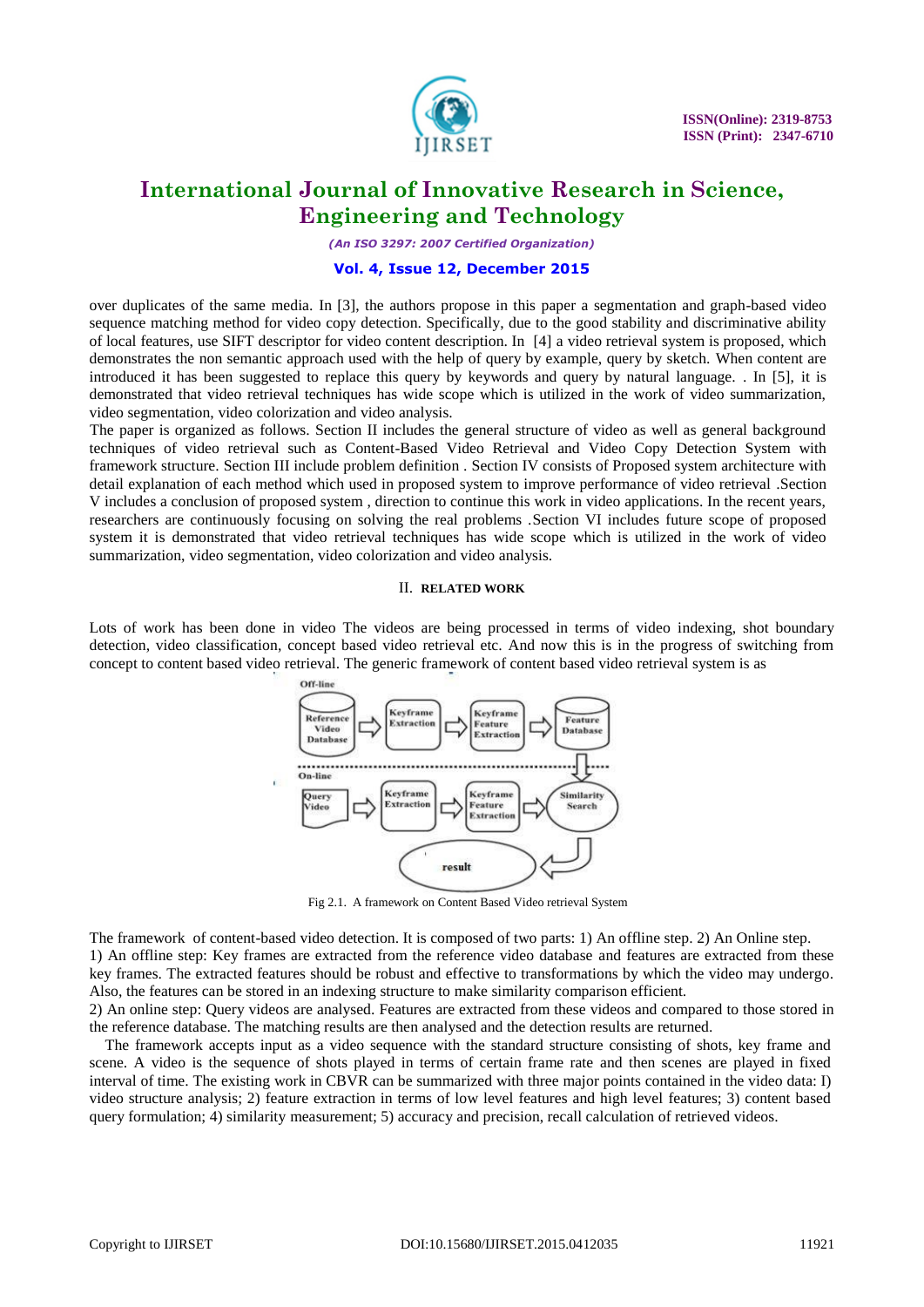

*(An ISO 3297: 2007 Certified Organization)*

**Vol. 4, Issue 12, December 2015**



Fig 2.2. Video Segmentation

A video may have visual information as well as audio information, both representing the more semantic to the scenes. The application range of videos is increasing with ease of use. Videos are structured in the hierarchical order of video clips, shots, scenes and frames. A shot is sequence of consecutive frames. A frame is visual input data which is captured by the camera action with some time interval. In the different effects of camera action have been described. Videos are the dense structure of frames displayed at a certain rate of frames per second. This frame rate decides the bit rate of intensity values with fixed amount of height and width in the form of pixels values. The CBVR makes the video processing easy with the consideration of shots, scene, frames and finally key frames.

 Shot contain thousand of frames but only no. of frames contain more information. These selected frame contain maximum amount of content, very special imp for content analysis on video signal .These type of frame is called Key frame. Key frame extraction is more essential in the video processing because of less space required for key frame, the reason that actual work done is only on important content of information, not on the supplementary frames(near duplicate frames). There by it reduces the redundancy and gives improved performance.

 Near duplicate is nothing but temporal redundancy of visual information of continuous video frames. Copy Video is also the duplicate video, copy video is: A video V1, by means of various transformations such as addition, deletion, modification(of aspect, color, contrast, encoding, and so on), cam cording, and so on, is transformed into another video V2,then video V2 is called a copy of video V1.

#### III. **PROBLEM DEFINITION**

To improve performance and speed of CBVR by an optimized Key frame extraction by eliminating redundant video frames in CBVR .For these purpose we used efficient algorithm and techniques on and retrieve video by detecting redundant video mean it is near duplicate or fully duplicate to input video in the process of CBVR .

### IV. **PROPOSED APPROACH**

With the rapid development and wide application of multimedia hardware and software technologies, each day tens of thousands of video data are generated and published. Among these huge volumes of videos, there exist large numbers of copies or near-duplicate videos. According to 27 percent redundant videos that are duplicate or nearly duplicate to the most popular version of a video search engines. It needs some kind of retrieval technique which will relieve users from tracking videos relatively similar manually. So users are shifted from text based video retrieval to content based video retrieval (CBVR).In videos large number of frames forms a scene. This scene includes repetition of nearly same frames with slight differences, which increases the storage space and decreases the performance in video processing.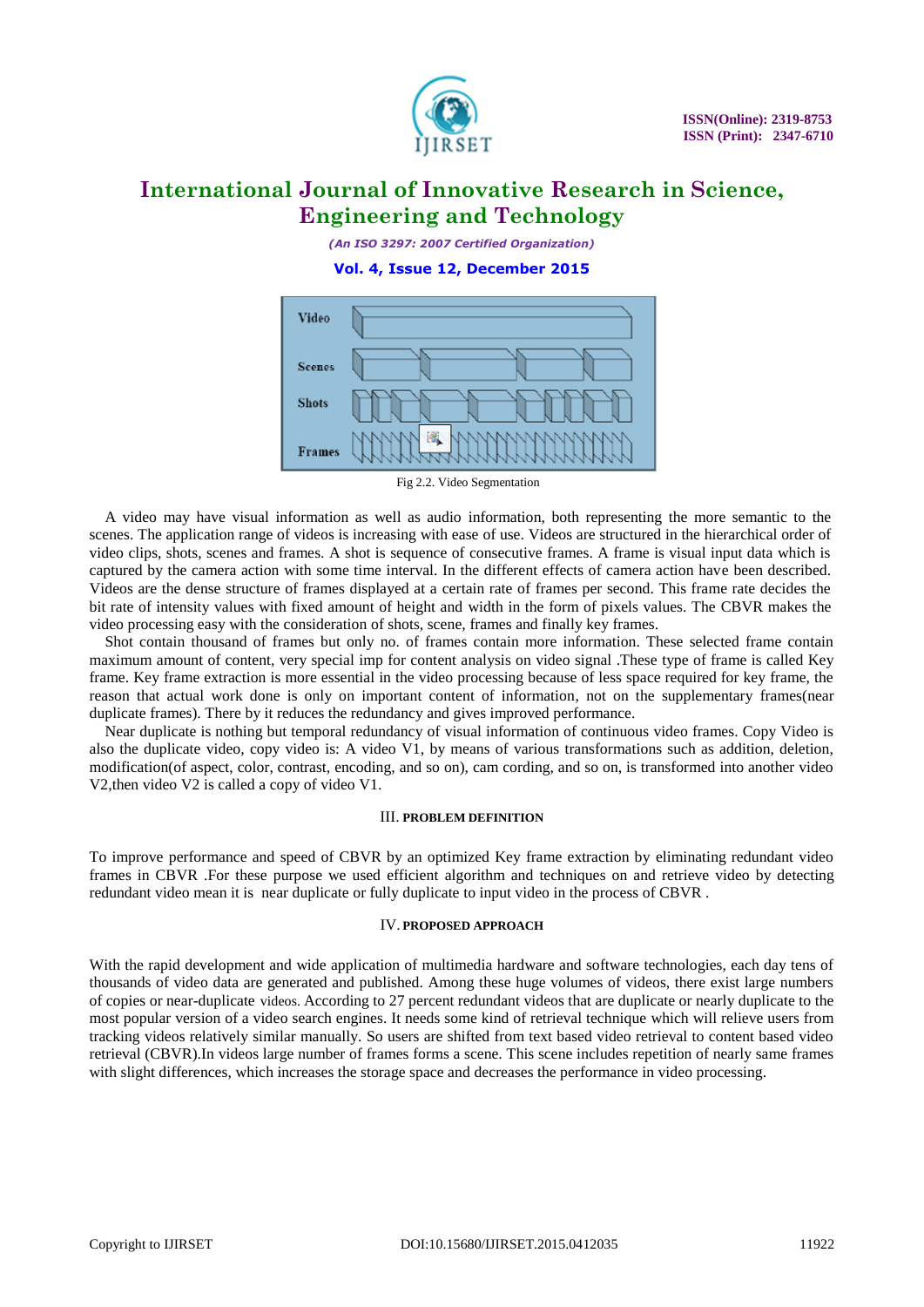

*(An ISO 3297: 2007 Certified Organization)*

**Vol. 4, Issue 12, December 2015**



Figure 4.1: System architecture

Step 1: Video Segmentation:-

.

 In video segmentation divide the video into frames, for video segmented is done commonly by using the shot boundary detection with the different distance measurement algorithm . The video shots can be obtained by the shot boundary detection method. But to detect near duplicates frames in video data set , used Auto-dual threshold method. A video retrieval by removing near duplicates in CBVR These method aims to eliminate the near-duplicate frames along the video time direction; it does not take into account the concept of the shot, also does not require post processing to obtain the actual shots.

Step 2: Key frame Selection by eliminate Redundant Video Frames:-

 Normally, visual information of video frames is temporally redundant. So, video sequence matching is not necessarily to be carried out using all the video frames .By using the auto dual-threshold segmenting method, continuous video frames can be segmented into temporally continuous and visually similar video segments. Three frames are extracted from each video segment, which are the first frame, the key frame and the last frame of this segment. The key frame is determined by the frame that is the most similar to the average frame(i.e., the average feature value of all the frames within the segment). The key frame is used for video sequence matching, while the first and the last frames for accurately determining the segment location for copy detection and assisting matching. Each segment is assigned a continuous ID number along the time direction.



Figure 4.2: Eliminate redundant video frames, select key frames.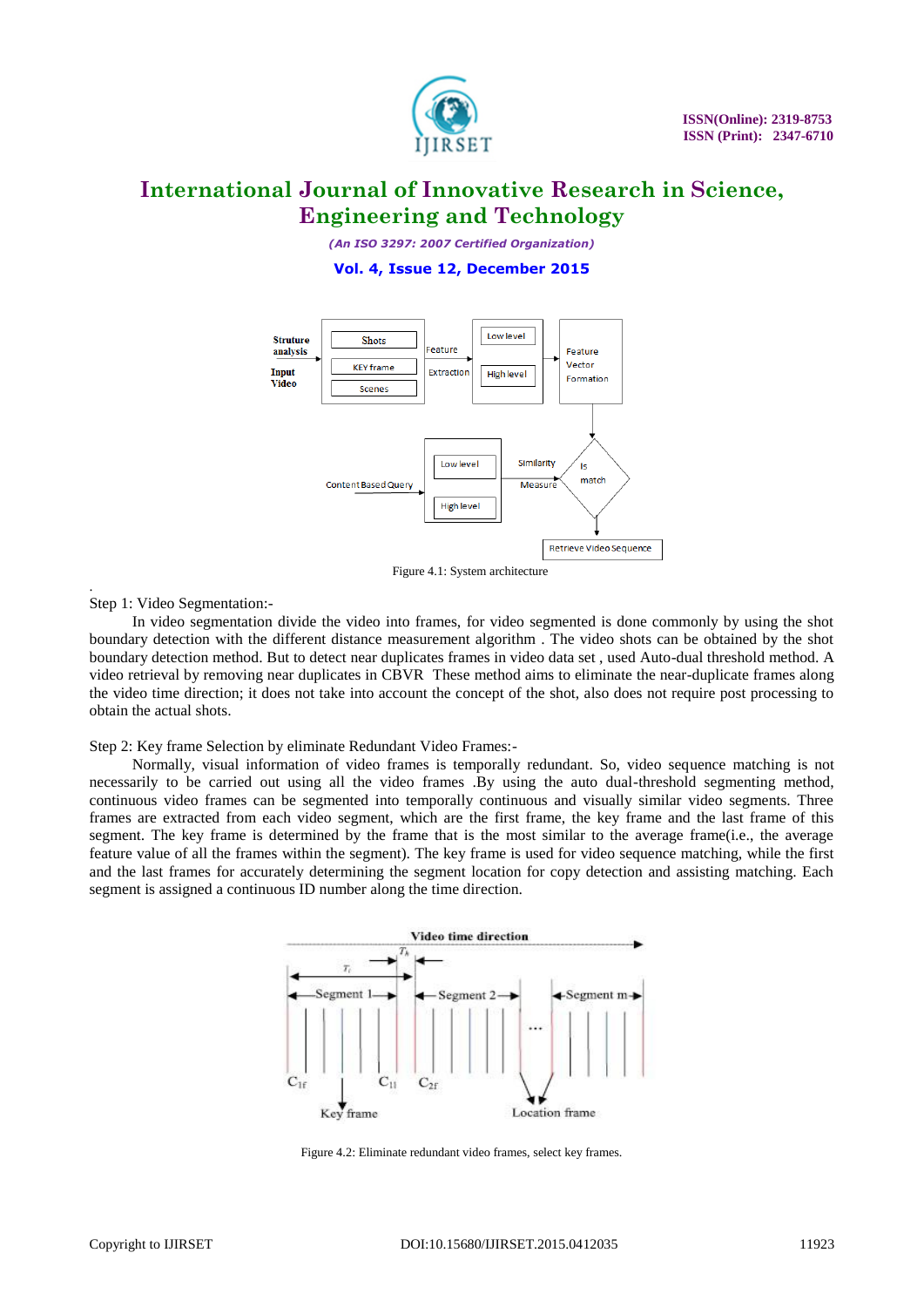

*(An ISO 3297: 2007 Certified Organization)*

### **Vol. 4, Issue 12, December 2015**

Step 3: Feature Extraction:-

 In video analysis the features applicable to images are considered same for video signal . Features are extracted for the key frame and stored into feature vector. Features are of two types that are spatial ( low level ) and temporal( high level ). Spatial features are further classified as color, shape and edge. Temporal features are also further classified as motion and audio. So, video features can be classified as low level and high level features. Low level features describe the color, shape and high level features describes texture, pattern including the major part of information. It is very tedious to bridge the gap between low level and high level features .These features need to be extracted to work on with the content. Unlike the pixel values from each image frame of a video the feature must be computed and extracted for the feature comparison in retrieval process. Feature extraction occurs in two forms based on color ,shape

1) Features with Color: Color-based feature are generally extracted with color histograms and correlograms. Use of different types of color space models such as RGB, YCbCr makes the difference in feature extraction related with color. HSV provides different kinds of feature extracted. For Color feature are using Local Color Histogram (LCH) and Global Color Histogram (GCH), Average RGB Algorithms.

2) Feature with Shape: In this feature extraction the edges are the main elements of interest wherein the shape is measured on the basis of edge differences. In this feature extraction procedure using shape is demonstrated in different color spaces. For Shape and Edge are using Eccentricity Algorithm

Step 4: Similarity matching :-

 In singular value decomposition method, match the SIFT feature point sets based on SVD. The SVD method has been widely used in pattern recognition, data compression, signal processing, and other fields. Specially, the goal of this method is to use the SVD method to reduce and correct the wrong match between the two points in two SIFT feature sets. The method focused on the one point-to-one point correspondence. However, SVD method to measure the similarity between two SIFT feature point sets, and emphasize the similarity of frame-to-frame

#### Step 5: Video Sequence Matching:-

In a new graph-based video sequence matching method in matching result graph, as per query video .

#### V. **RESULTS**

By considering of the approaches referred in the previous sections, the motion vector, edge histogram, color histogram and texture features are extracted for all the video shots in the database and stored in the feature library. Based on the input query clip, in video retrieval system, retrieve the related videos from the video database. The above mentioned features are evaluated for the query clip and compared against the features in the feature library. With the help of a similarity measure, the comparison of the features is achieved.. Finally, based on the distance measures the video sequences are sorted in ascending order and the similar videos are retrieved.. Clearly, the similarity measure plays a major role as the original feature space in deciding "close" or "far".

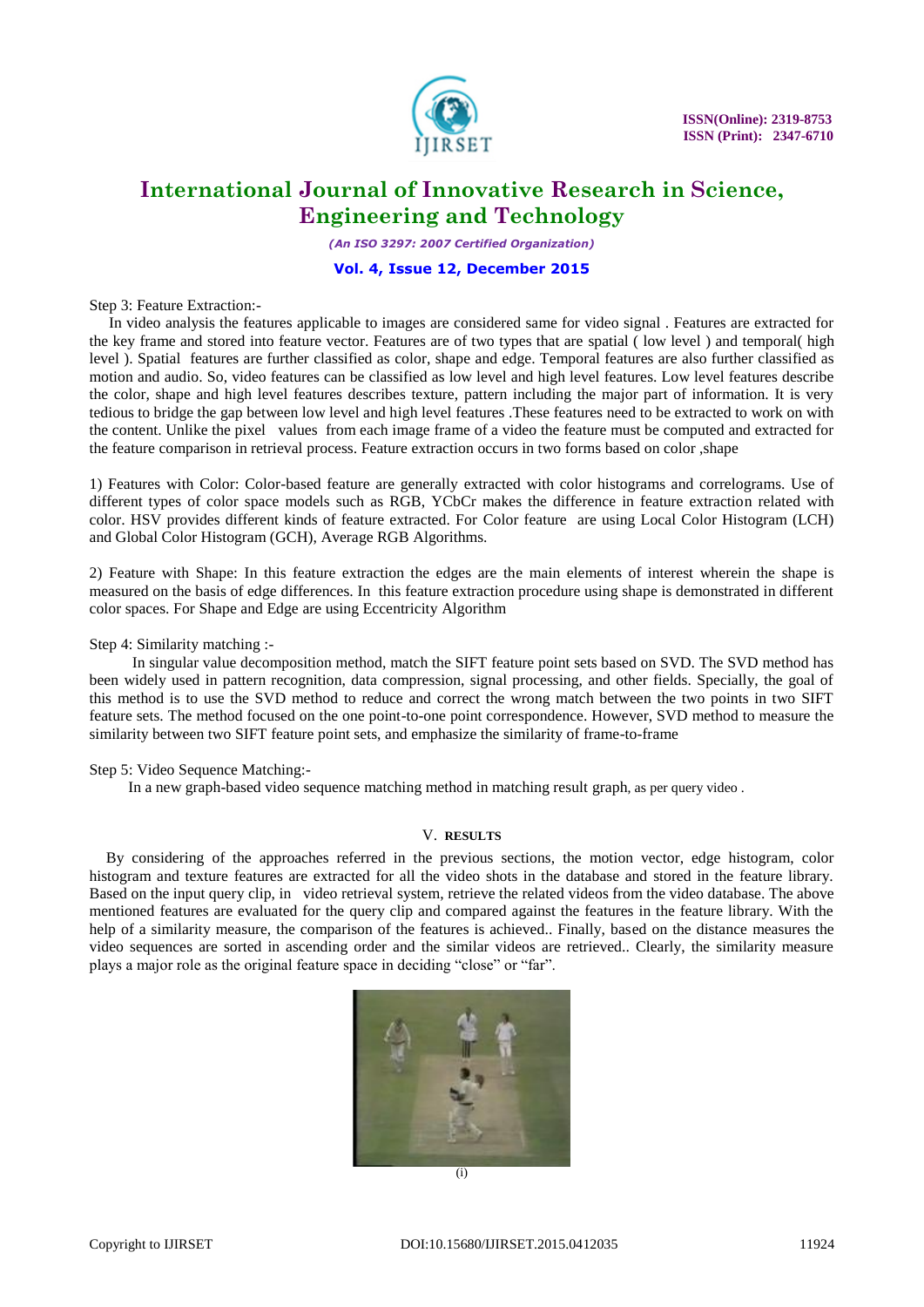

*(An ISO 3297: 2007 Certified Organization)* **Vol. 4, Issue 12, December 2015**



(ii)

Figure 5.1Results of the proposed CBVR system: (i) input query clip and the (ii) retrieved video clips

### VI. **CONCLUSION**

 In CBVR key frame extraction and elimination of near duplicates will improve the video storage, search and retrieval speed. Using the Auto-dual threshold method for elimination of near duplicate frame extraction the number of frames can be reduced to 30-40 percent A dual-threshold method to eliminate redundant video frames and use the SVD based method to compute the similarity of two SIFT feature point sets. These will definitely help to achieve better accuracy up to 35-36 percent.

### VII. **FUTURE SCOPE**

In this paper this method of key frame extraction is applied only in one pass. It can be implemented in multiple passes and improved the performance of video retrieval process. As key frames are the collections of only important content data, once extracted from the videos can be utilized anywhere for video retrieval such as video summarization, video colorization, video annotation etc.